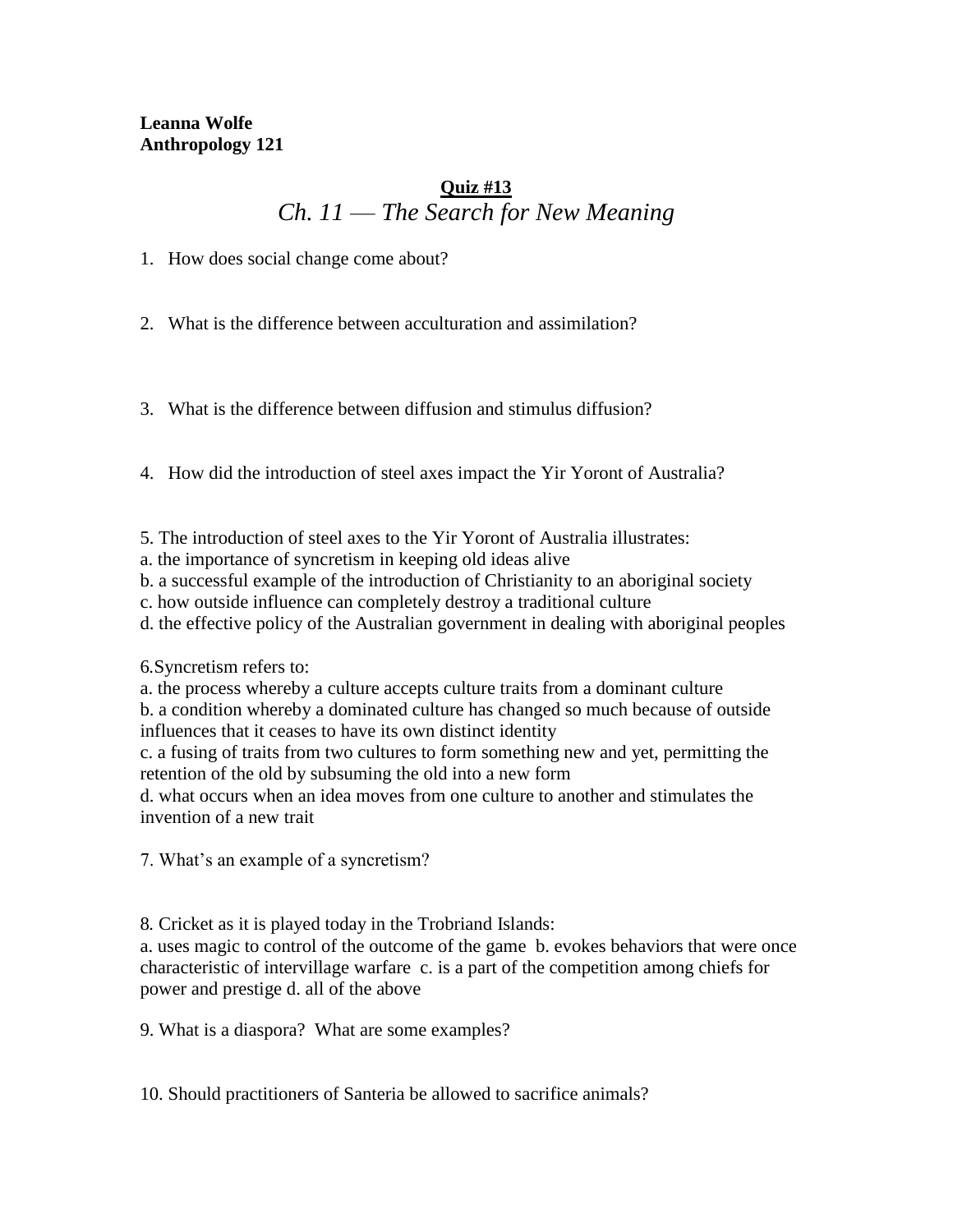## *Revitalization Movements*

1. What is a revitalization movement?

2. Revitalization movements may be brought about by: (select those that apply) a. political and economic marginalization b. malnutrition and high level of epidemic disease c. perception that values of the community are being threatened d. breakdown of social relationships.

3. What are the five types of deprivation that can lead to the establishment of a new sect/revitalization movement?

4. T/F Revitalization movements are deliberate, organized, conscious efforts by members of a society who are dissatisfied with their culture as it presently is.

5. T/F Large societies go through revitalization movements every 10 to 15 years.

6. T/F A prerequisite for revitalization is that some of the members of the society are dissatisfied with their culture as it presently exists.

7. T/F Cults are small religious organizations that express defiance of the world around them.

8. What are the five stages of the revitalization process?

9. Peoples of New Guinea involved with cargo cults imitated the behavior of Europeans (such as writing on paper and sitting on chairs) because they: a. felt these were the rituals which made cargo available to the Europeans b. hoped to impress European officials and in turn receive more cargo c. wanted to be good Christians d. wanted to make proper use of their newly obtained wealth

10. T/F The arrival of WWII military troops to Melanesia was heralded as a sign of the apocalypse.

11. Why did Melanesians involved in cargo cults imitate the behavior of whites? (e.g. writing on paper and sitting in chairs)

12. Which of the following are behaviors seen in members of cargo cults? a. throw money away b. abandon gardens c. destroy livestock d. adultry e. speaking in tongues f. waiting for cargo that eventually arrives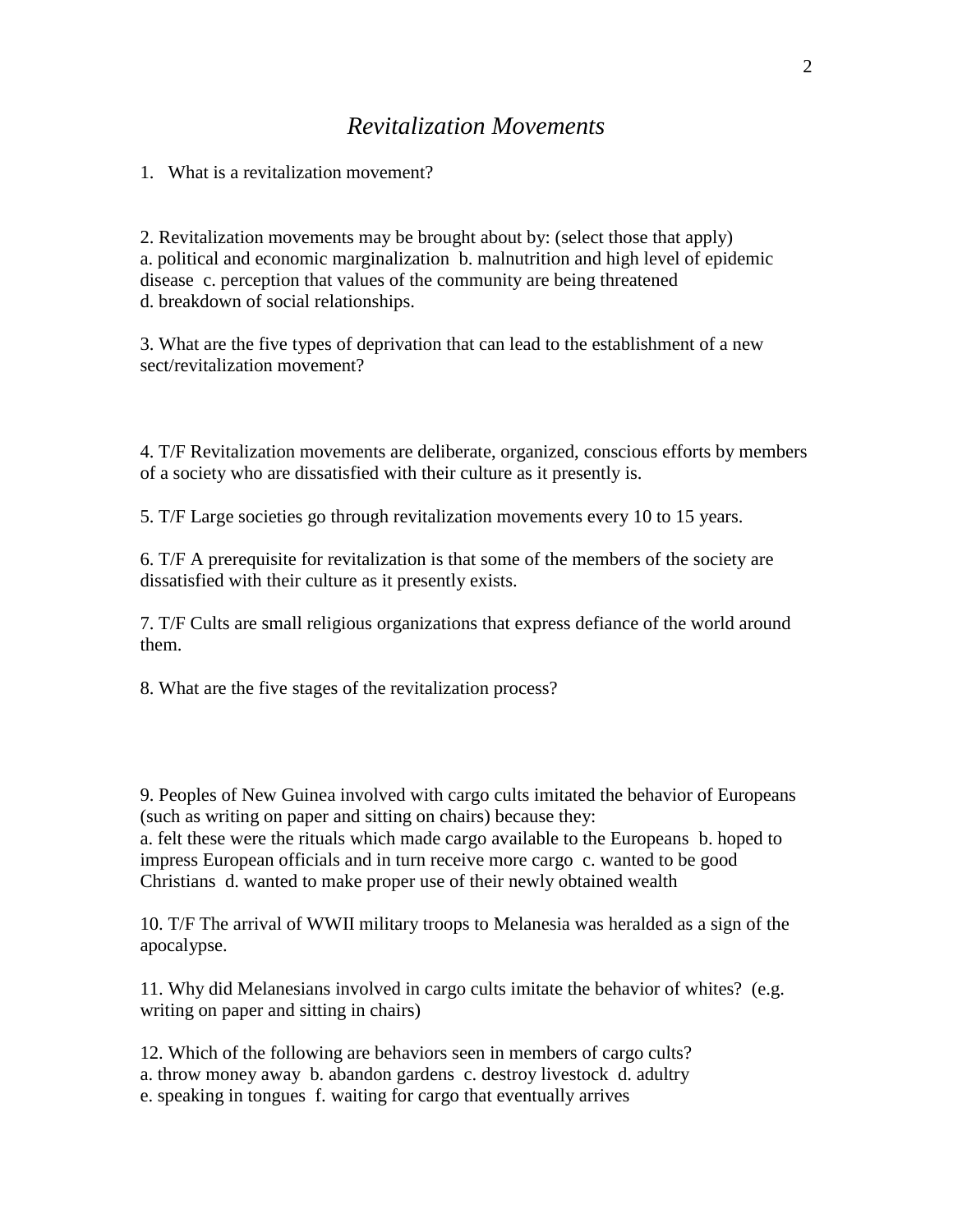13. Who did the Melanesians believe made "cargo?"

14. In one millenarian movement in New Guinea, a group of Papuans renamed their villages with names taken from:

a. the I Ching b. the Bible c. American warships d. Disney cartoons

e. American presidents

15. Why might we view the Melanesian cargo cults as a logical and rational attempt to make sense out of a social order that appeared senseless and chaotic?

16. T/F Revivalist movements attempt to revive what is often perceived as a past golden age.

17. What's the difference between a nativistic movement and a millenarian movement?

- 18. The Ghost Dance of 1890: (select those that apply)
- a. was begun by a Paiute prophet Wovoka
- b. promised the return of the ancestors and the disappearance of the dominant society
- c. is an example of a nativistic movement
- d. is an example of a revivalist movement
- 19. T/F The Church of Jesus Christ of Latter-Day Saints began as a  $19<sup>th</sup>$  century revitalization movement.
- 20. Two psychological processes, mazeway resynthesis and hysterical conversion, are important in the revitalization process. Which is more typical of the mass follower? Which is likely to result from a hallucinogenic trance?

21. T/F The Chinese Communist's technique of **brain-washing** was used to induce hysterical conversion.

- 22. Could you be brain-washed? Why? Why not?
- 23. The past decades in the United States have seen a decline in membership in traditional mainstream religions but an increase in membership in both New Age/Pagan religions and fundamentalist religions. In what ways are these two movements very different? In what ways are they similar? Why do you think they have been popular while traditional religions have declined?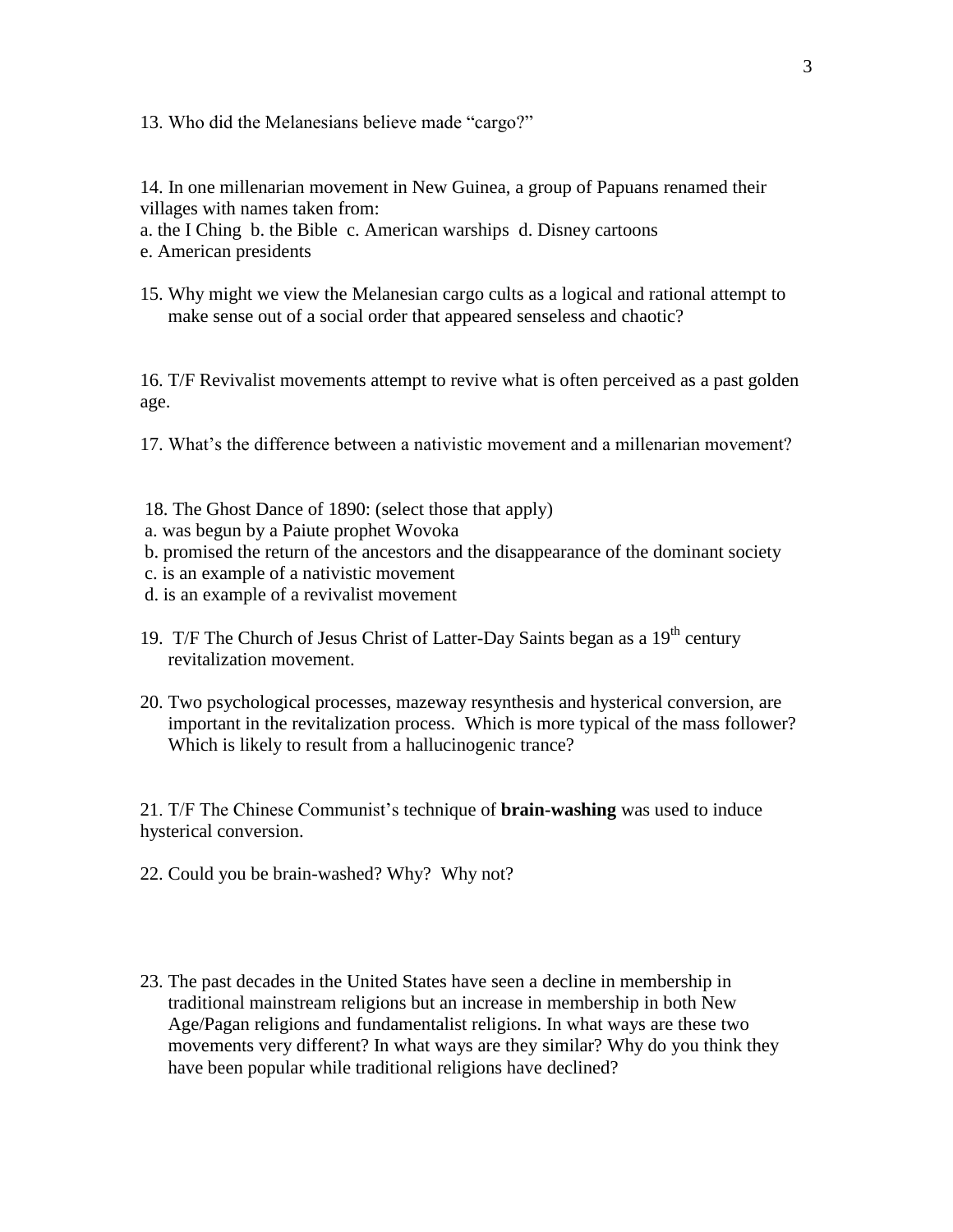- 24. A high demand religion is characterized by: a. strict control of outside information b. communal living c. members being given new names and identities d. all of these
- 25. What is deprogramming? Is it effective?
- 26. Who was David Koresh?
- 27. What became of the Branch Dividians?

### *The Heavens Gate Cult*

- 1. Who was Marshall Applewhite? What was his cult name?
- 2. How did Applewhite meet Bonnie Nettles?
- 3. What did they do together prior to founding Heavens Gate?
- 4. What attracted followers to the Heavens Gate?
- 5. How did the group support itself?
- 6. In what respect was Applewhite haunted by sexual demons?
- 7. What activities were Heavens Gate members banned from doing?
- a. having sex b. staying in touch with their families c. eating sugar
- d. smoking 420 e. thinking for themselves
- 8. Why was castration appealing to male members of Heavens Gate?
- 9. Who was Rio DiAngelo?
- 10. How many people were involved in Heavens Gate at its end?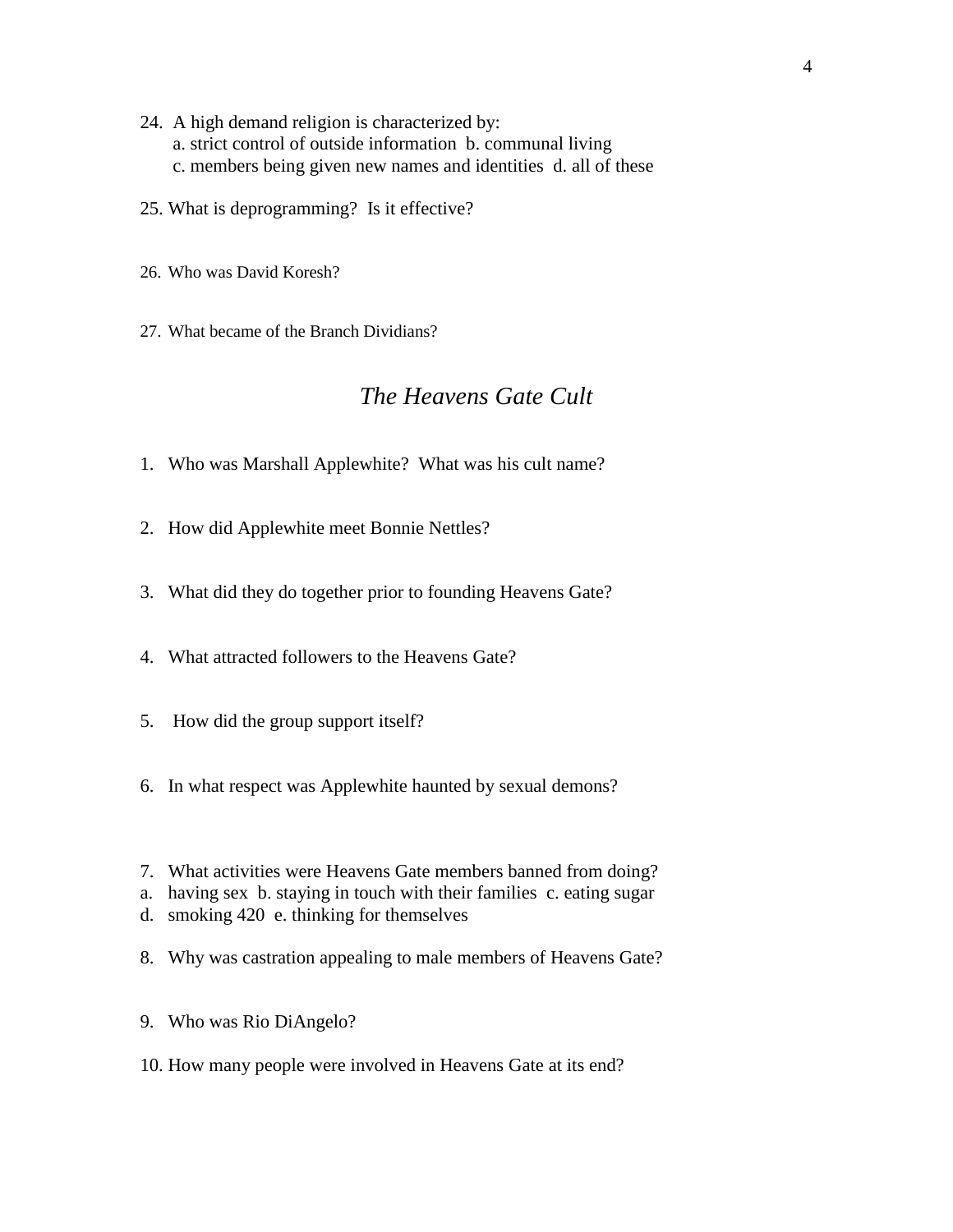- 11. Did members of Heavens Gate die or go to next level?
- 12. Do you think you would be susceptible to a millenarian cult such as Heavens Gate? Why? Why not?

### *Polygamy in America*

- 1. Have you watched "Big Love" and/or "Sister Wives?" What themes stand out in this TV portrayal of Mormon polygamy? Do the characters seem believable?
- 2. T/F Polygamy is illegal in the U.S.
- 3. T/F Amongst polygamous Mormons fathers are the most valued social category.
- 4. T/F There are about 50,000 Americans allied with the Mormon church who currently practice polygamy.
- 5. T/F Fundamentalism Mormons follow the law of the land except when it contradicts God's law of plural marriage.
- 6. What was the Mormon's 1890 manifesto?
- 7. How does the State of Utah regard the Fundamentalist Mormon practice of polygamy today?
- 8. T/F Fundamentalist Mormon men can improve their celestial ranks by marrying multiple wives.
- 9. How do Mormon women improve their celestial ranks?
- 10. T/F It is rare for Mormon mothers to be adored with the kind of passion in which fathers are adored.
- 11. Who is the ultimate adjudicator of family affairs? a. the sister co-wives b. the husband-father c. the community council of elders d. the church minister e. the town mayor